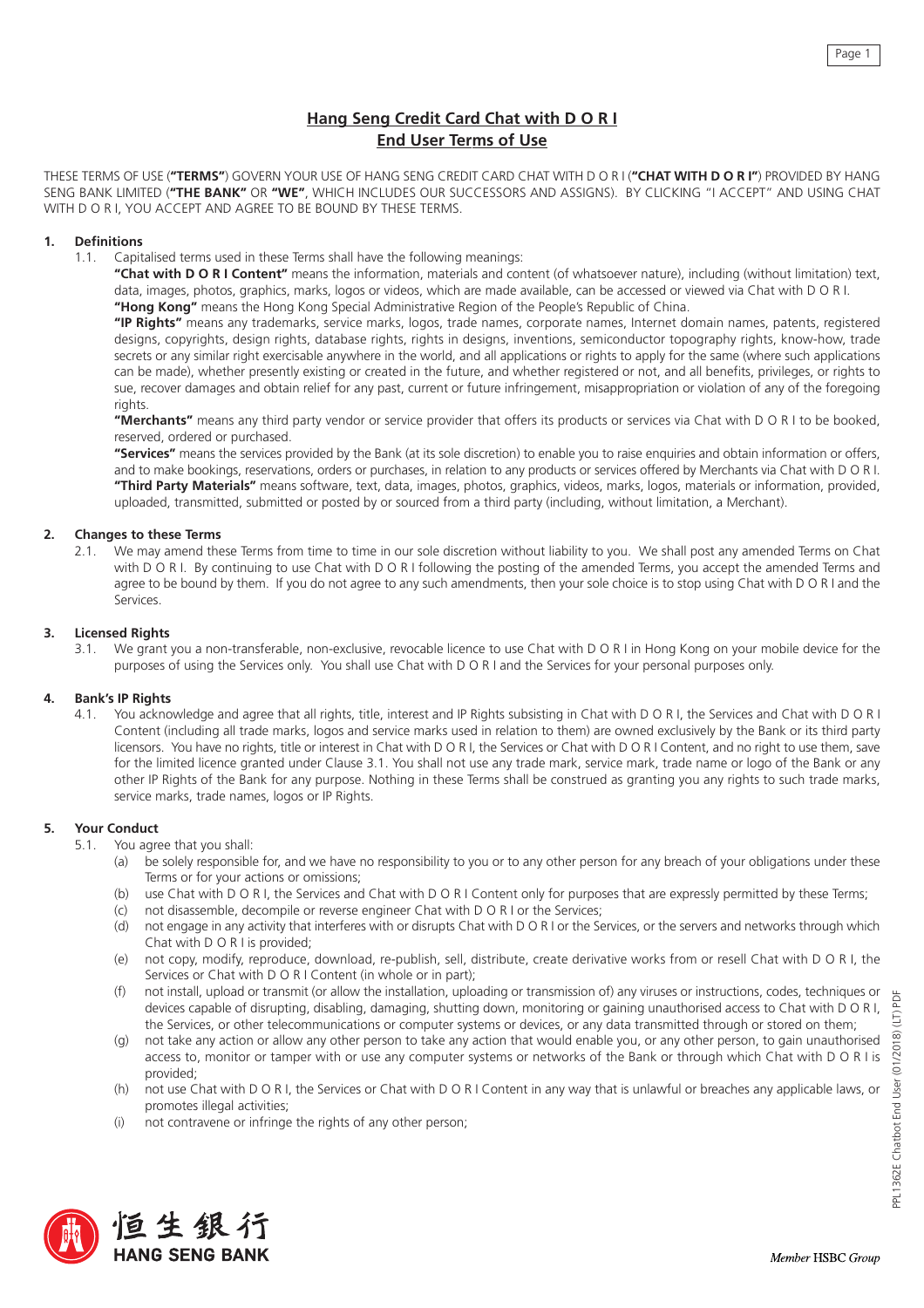- (j) not use Chat with D O R I, the Services or Chat with D O R I Content in any way to send, communicate or upload any materials or contents, or engage in any behaviour or activities that are harassing, disruptive, offensive, abusive, threatening, indecent, defamatory, obscene or menacing, or to send unsolicited communications, promotions, advertisements or spam messages; and
- (k) not use Chat with D O R I, the Services or Chat with D O R I Content to impersonate another person or otherwise misrepresent an affiliation with another person or entity in a manner that does or is intended to mislead, confuse, or deceive others.

## **6. Your Content**

- 6.1. You agree that by uploading, submitting, posting or transmitting data, materials or information ("Your Content"), in any format via Chat with D O R I, you grant us a worldwide, perpetual, irrevocable, non-exclusive, royalty-free and sub-licensable licence to use, copy, reproduce, process, adapt, publish, create derivative works from, translate, transmit, host and disseminate Your Content in any form, media, or technology of any nature or type, for any purpose in relation to the Services and as otherwise permitted under these Terms.
- 6.2. You warrant and undertake that you have all the rights, power and authority necessary to grant the license described in Clause 6.1. You agree that you are responsible for protecting and enforcing your own IP Rights and we have no obligation to do so on your behalf.
- 6.3. We reserve the right (but shall have no obligation) to remove, pre-screen, review, flag, filter, modify or refuse any of Your Content, at our sole discretion.

## **7. Third Party Materials**

7.1. Chat with D O R I and Chat with D O R I Content may contain Third Party Materials. You acknowledge and agree that the Bank has no responsibility or liability in relation to the Third Party Materials, and has no obligation to actively monitor or exercise any control over them. The Bank does not endorse, verify or make any warranties or representations in relation to any Third Party Materials. You use or rely on the Third Party Materials at your own risk.

# **8. Warranties and Disclaimers**

- 8.1. Chat with D O R I Content is for your general reference only, and is not and is not intended to be any advice to you.
- 8.2. Your use of Chat with D O R I is subject to the applicable terms and conditions prescribed by Facebook from time to time. We have no control over Facebook. Similarly, we have no control over any Merchant. We are not responsible for any act or omission of Facebook or any Merchant, including how Facebook or any Merchant may collect, use, transfer or handle your personal data or Your Content.
- 8.3. YOU AGREE THAT YOUR USE OF CHAT WITH D O R I, THE SERVICES AND CHAT WITH D O R I CONTENT IS AT YOUR SOLE RISK AND THAT CHAT WITH D O R I, THE SERVICES AND CHAT WITH D O R I CONTENT ARE PROVIDED ON "AS IS" AND "AS AVAILABLE" BASIS.
- 8.4. TO THE FULLEST EXTENT PERMITTED BY APPLICABLE LAW, THE BANK EXPRESSLY DISCLAIMS ALL CONDITIONS AND WARRANTIES OF ANY NATURE OR KIND, WHETHER EXPRESS OR IMPLIED, IN RELATION TO CHAT WITH D O R I, THE SERVICES, CHAT WITH D O R I CONTENT, THIRD PARTY MATERIALS OR ANY PRODUCTS OR SERVICES OFFERED, PURCHASED, ORDERED, BOOKED OR RESERVED VIA CHAT WITH D O R I, INCLUDING BUT NOT LIMITED TO ANY IMPLIED CONDITIONS AND WARRANTIES OF QUALITY OR FITNESS FOR A PARTICULAR PURPOSE.
- 8.5. WITHOUT PREJUDICE TO THE GENERALITY OF CLAUSE 8.3 OR CLAUSE 8.4 ABOVE, THE BANK MAKES NO REPRESENTATIONS OR **WARRANTIFS:** 
	- (a) AS TO THE ACCURACY, QUALITY, COMPLETENESS, TIMELINESS, ADEQUACY, SECURITY, RELIABILITY OR VALIDITY OF CHAT WITH D O R I, THE SERVICES, CHAT WITH D O R I CONTENT OR THIRD PARTY MATERIALS;
	- (b) THAT YOUR USE OF CHAT WITH D O R I, THE SERVICES, CHAT WITH D O R I CONTENT OR THIRD PARTY MATERIALS WILL BE UNINTERRUPTED, TIMELY, SECURE, FREE OF ANY ERROR OR DEFECTS, OR FREE OF ANY VIRUSES, INSTRUCTIONS, CODES, TECHNIQUES OR DEVICES CAPABLE OF DISRUPTING, DISABLING, DAMAGING, SHUTTING DOWN, MONITORING OR GAINING UNAUTHORISED ACCESS TO ANY TELECOMMUNICATIONS OR COMPUTER SYSTEMS OR DEVICES, OR ANY DATA TRANSMITTED THROUGH OR STORED ON THEM; OR
	- (c) THAT DEFECTS IN THE OPERATION OR FUNCTIONALITY OF CHAT WITH D O R I, THE SERVICES, CHAT WITH D O R I CONTENT OR THIRD PARTY MATERIALS WILL BE CORRECTED.

# **9. Limitation of Liability**

- 9.1. TO THE FULLEST EXTENT PERMITTED BY APPLICABLE LAWS, THE BANK SHALL NOT BE LIABLE TO YOU IN CONTRACT, TORT (INCLUDING NEGLIGENCE), BREACH OF STATUTORY DUTY OR FOR ANY LOSSES OF ANY NATURE OR TYPE (WHETHER GENERAL, SPECIAL, INDIRECT, DIRECT, NOMINAL, PUNITIVE, INCIDENTAL OR CONSEQUENTIAL) WHICH YOU MAY INCUR OR SUFFER ARISING FROM OR IN CONNECTION WITH THESE TERMS, CHAT WITH D O R I, THE SERVICES, CHAT WITH D O R I CONTENT, YOUR CONTENT, THIRD PARTY MATERIALS OR ANY PRODUCTS OR SERVICES OFFERED, PURCHASED, ORDERED, BOOKED OR RESERVED VIA CHAT WITH D O R I, WHETHER OR NOT THE BANK WAS ADVISED IN ADVANCE OF THE POSSIBILITY OF SUCH LOSSES.
- 9.2. WITHOUT PREJUDICE TO CLAUSE 9.1 ABOVE, SOLELY TO THE EXTENT THAT ANY COURT OF COMPETENT JURISDICTION ISSUES A DECISION THAT CLAUSE 9.1 IS INVALID OR UNENFORCEABLE, THEN THE BANK'S TOTAL AGGREGATE LIABILITY SHALL NOT BE GREATER THAN HK\$800 IN RELATION TO THESE TERMS, CHAT WITH D O R I, THE SERVICES, CHAT WITH D O R I CONTENT, YOUR CONTENT, THIRD PARTY MATERIALS OR ANY PRODUCTS OR SERVICES OFFERED, PURCHASED, ORDERED, BOOKED OR RESERVED VIA CHAT WITH D O R I.

## **10. Termination**

You can stop using Chat with D O R I or the Services at any time. We have the right to suspend or terminate your access to and use of Chat with D O R I or the Services at any time at our sole discretion and without notice. We also have the right to amend, delete or cease providing (in whole or in part) Chat with D O R I, the Services or Chat with D O R I Content from time to time at our sole discretion.

Ĕ